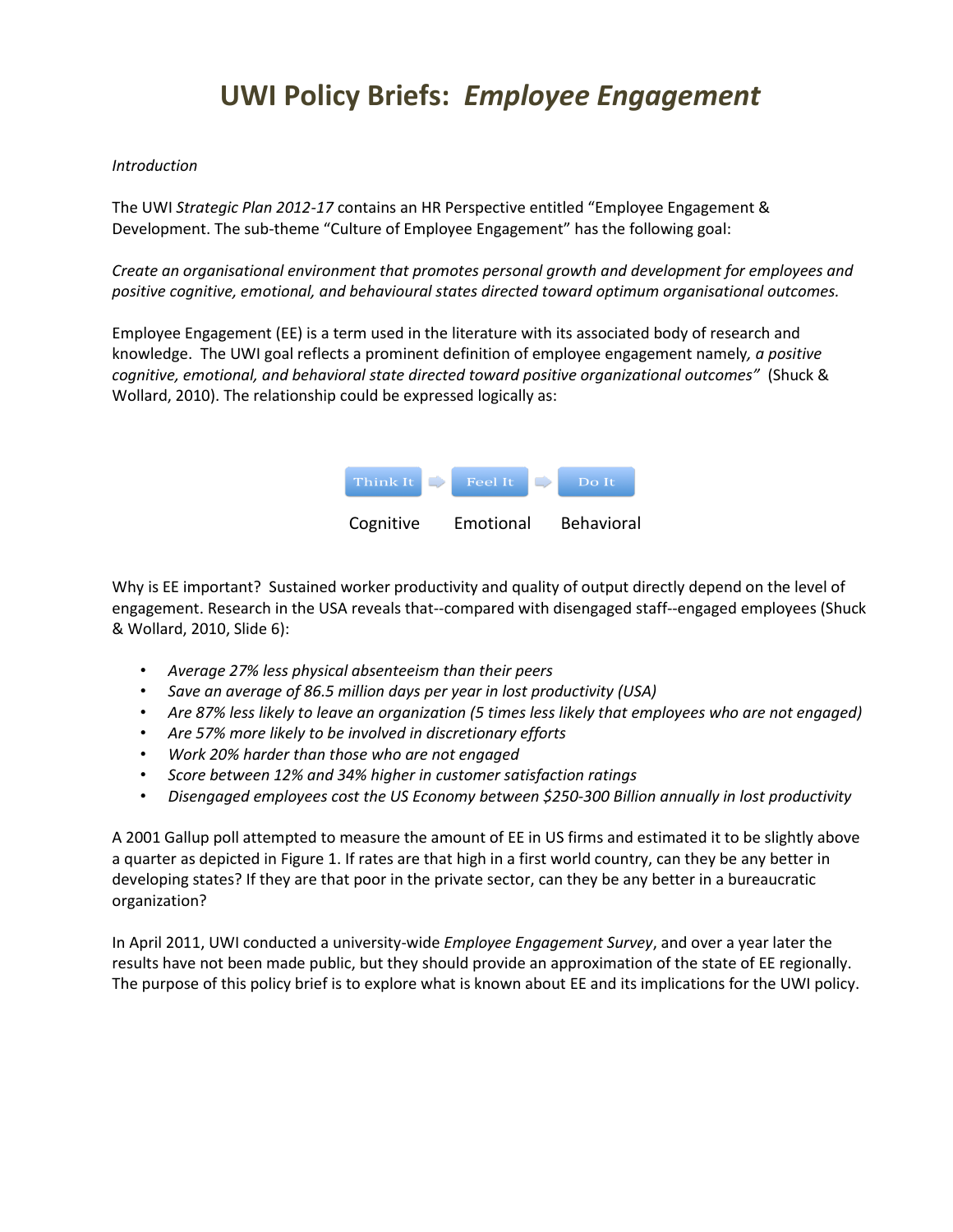

#### *Literature Review*

To provide a conceptual framework for the range of possible levels of engagement the Table 1 was developed when a review of literature revealed no consistent or standard continuum of engagement. The *Gallup* classification in the Figure 1 may be an oversimplification.

Table 1. *Five Levels* of *Employee Engagement* 

| <b>ICON</b> | <b>LEVEL</b> | <b>TITLE</b>                           | <b>DESCRIPTION</b>                                                                                                                                                                                                                                                   |  |  |
|-------------|--------------|----------------------------------------|----------------------------------------------------------------------------------------------------------------------------------------------------------------------------------------------------------------------------------------------------------------------|--|--|
|             |              | Ownership<br><b>Engagement</b>         | Employee goes beyond what is required and<br>takes ownership as if they have shares or behave<br>the way the owner would in a given situation;<br>passionate, innovative, self-starting, a champion,<br>a leader in their area                                       |  |  |
|             | 2            | <b>Positive</b><br><b>Engagement</b>   | Employee fully meets most or all performance<br>standards and shows strong positive emotions<br>and commitment towards the job/enterprise                                                                                                                            |  |  |
|             | 3            | <b>Fragmented</b><br><b>Engagement</b> | Employee is doing well in some areas of their job<br>but not in others; mixed emotions and<br>motivations                                                                                                                                                            |  |  |
|             | 4            | <b>Passive</b><br><b>Engagement</b>    | Employee is "working-to-rule," just doing<br>enough to get their paycheck, does not care<br>about the customer or outcomes, sees the job as<br>a way to pay the bills; does not like to come to<br>work; will leave if offered a little more money<br>somewhere else |  |  |
|             | 5            | <b>Negative</b><br><b>Engagement</b>   | Actively acting out anger or unhappiness;<br>disruptive, undermining, maybe engaging in<br>outright sabotage                                                                                                                                                         |  |  |

Source: (Gedeon, 2011)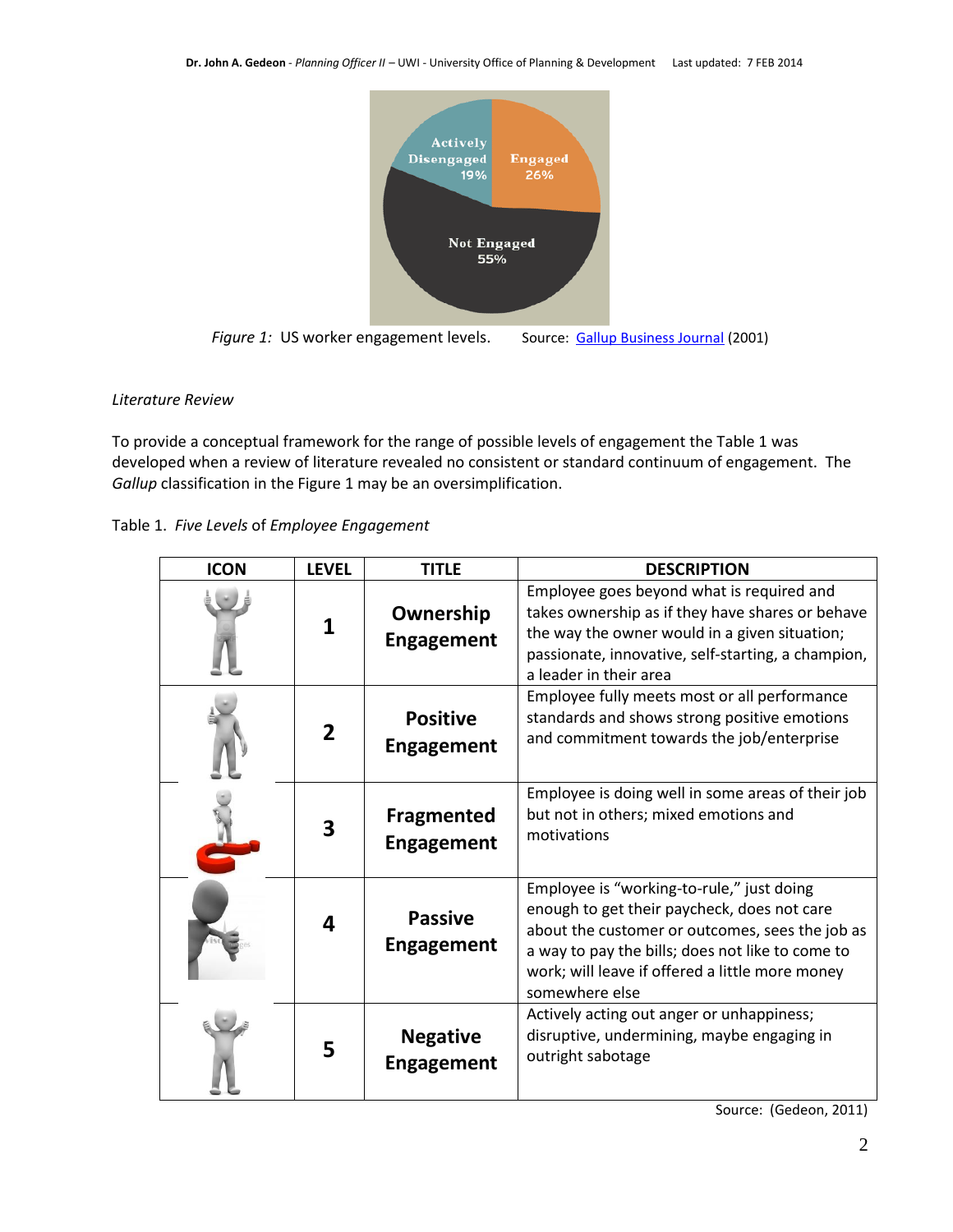Perhaps, the EE survey designers/analysts could link the results to this taxonomy so each level of UWI would know where it stands (on a scale of 0-5) with respect to EE levels. Of course, the task then becomes to move the average ever upward towards "Ownership Engagement."

What causes EE to increase and what kills it? There are many theoretical perspectives that have answers for this question. Historically, EE surveys were called "Employee Satisfaction" surveys (ESS). The assumption is that a satisfied employee is a productive (or engaged) employee. Figure 2 diagrams the "Needs-Satisfaction" model (Salancik & Pfeffer, 1977), which makes the following assumption-linkages: an employee's needs are supposedly satisfied by some type of job characteristics to some degree, and as satisfaction increases, job motivation will also increase, which will translate into increased productivity.





Bowling (2007) questioned whether *a happy worker is automatically a productive worker*. All the employees' needs could be met in a 'country club' type environment but would that necessarily motivate higher levels of productivity? His research revealed that, "…the satisfaction–performance relationship was partially eliminated after controlling for either general personality traits (e.g., *Five Factor Model* traits and core selfevaluations) or for work locus-of-control and was almost completely eliminated after controlling for organization-based self-esteem" (p. 167). He therefore concluded, "Organisational efforts to improve employee performance by exclusively targeting job satisfaction are unlikely to be effective" (p. 180). In other words, personality and other factors played a significant role in performance.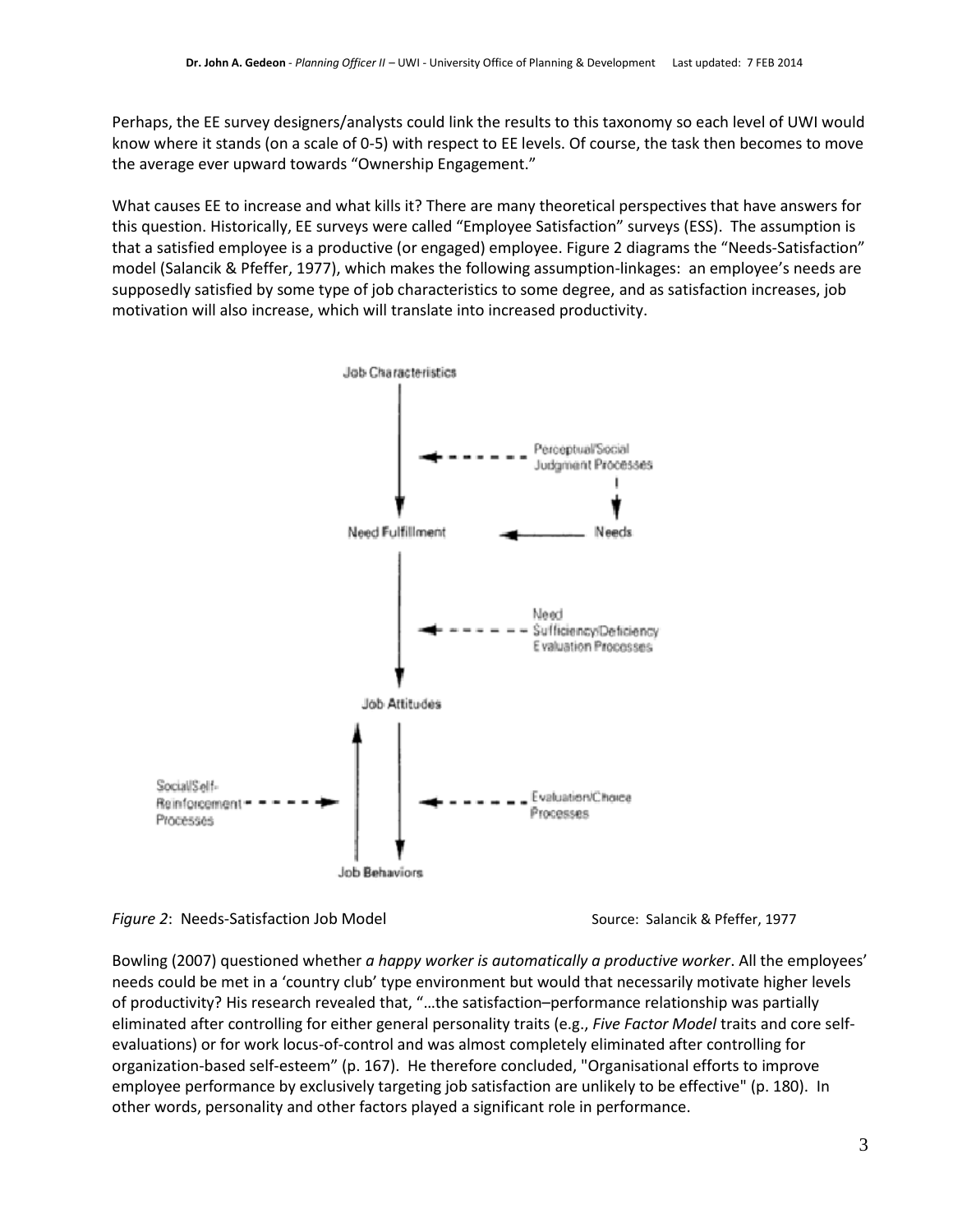Performance on the individual level is a function of both motivation and ability (skills), given the resources and supportive environment necessary to perform the tasks. A skilled employee who is not motivated will have weak performance just as an employee who is highly motivated, yet has inadequate skills. Much of the emphasis of ESS has been on the motivational side to the exclusion of the competency and systems components of performance. The following is a list of motivational theories in chronological order that have been applied to improve job satisfaction. Because of the complexity of human behavior and the amount of variables in operation, the literature still does not have a unified theory of satisfaction.

1954 - *Hierarchy of Needs* - Maslow 1957 - *Needs-Satisfaction Model* - Argyris 1959 - *Motivation-Hygiene Theory* - Herzberg 1963 - *Equity Theory* - Adams 1968 - *Expectancy Theory* - Porter & Lawler 1969 - *ERG Theory* - Alderfer 1975 - *Acquired Needs Theory* - McClelland 1976 - *Range of Affect Theory* - Locke 1980 - *Job Characteristics Model* - Hackman & Oldham 1983 - *Dispositional Theory* - Pulakos & Schmitt 1997 - *Core Self-evaluations Model* - Judge 2003 - *Importance-Satisfaction* (I-S model) - Yang

Therefore, one way to solve this problem of the "Satisfaction  $\rightarrow$  Motivation" linkage is to focus more on the theories of *motivation* and what causes it instead of focusing exclusively on *satisfaction* (hoping that it is a driver). Closely related to motivation is a related construct of employee "engagement" as a variable that impacts performance, which appears promising. "Current research has suggested that organizations working to increase **engagement** and **commitment** among their employees positively influence productivity, turnover, profit generation, and ultimately create competitive market advantage. While many organizations believe cultivating engagement and commitment are promising strategies, research on exactly how to develop an engaged, committed workforce is remarkably undeveloped" (Shuck & Rocco, 2011).

There are several definitions of EE which involve the construct of "satisfaction:" "Employee engagement refers to the individual's *involvement* and *satisfaction* with as well as *enthusiasm* for work" (Harter, Schmidt, & Hayes, 2002, p. 269); "*a positive cognitive, emotional, and behavioral state directed toward positive organizational outcomes"* (Shuck & Wollard, 2010).

Satisfaction is an emotional state, EE goes beyond emotion to involve thinking and action which is a more comprehensive theory, but it integrates all three areas. In summary, the *3E Model of Engagement* (Shuck & Wollard, 2010) is: Think it  $\rightarrow$  Feel it  $\rightarrow$  Do it! Satisfaction theories just say, "feel it."

*The Individual Process Model of Engagement* (Figure 3) represents engagement as the person and their environment. "External Characteristics" are what others can see and include life conditions (demographical information, health, family, etc.) and behavior. "Internal Characteristics" are cognitive and affective states that are eventually expressed through decisions and behavior.

Kahn's (1990) seminal grounded theory of employee engagement and disengagement posited that engagement is the concurrent expression of one's preferred self and the promotion of connections to others. Disengagement is the withdrawal of one's self and of one's preferred behaviors, promoting a lack of connectedness, emotional absence, and passive behavior. The choice to express or withdraw one's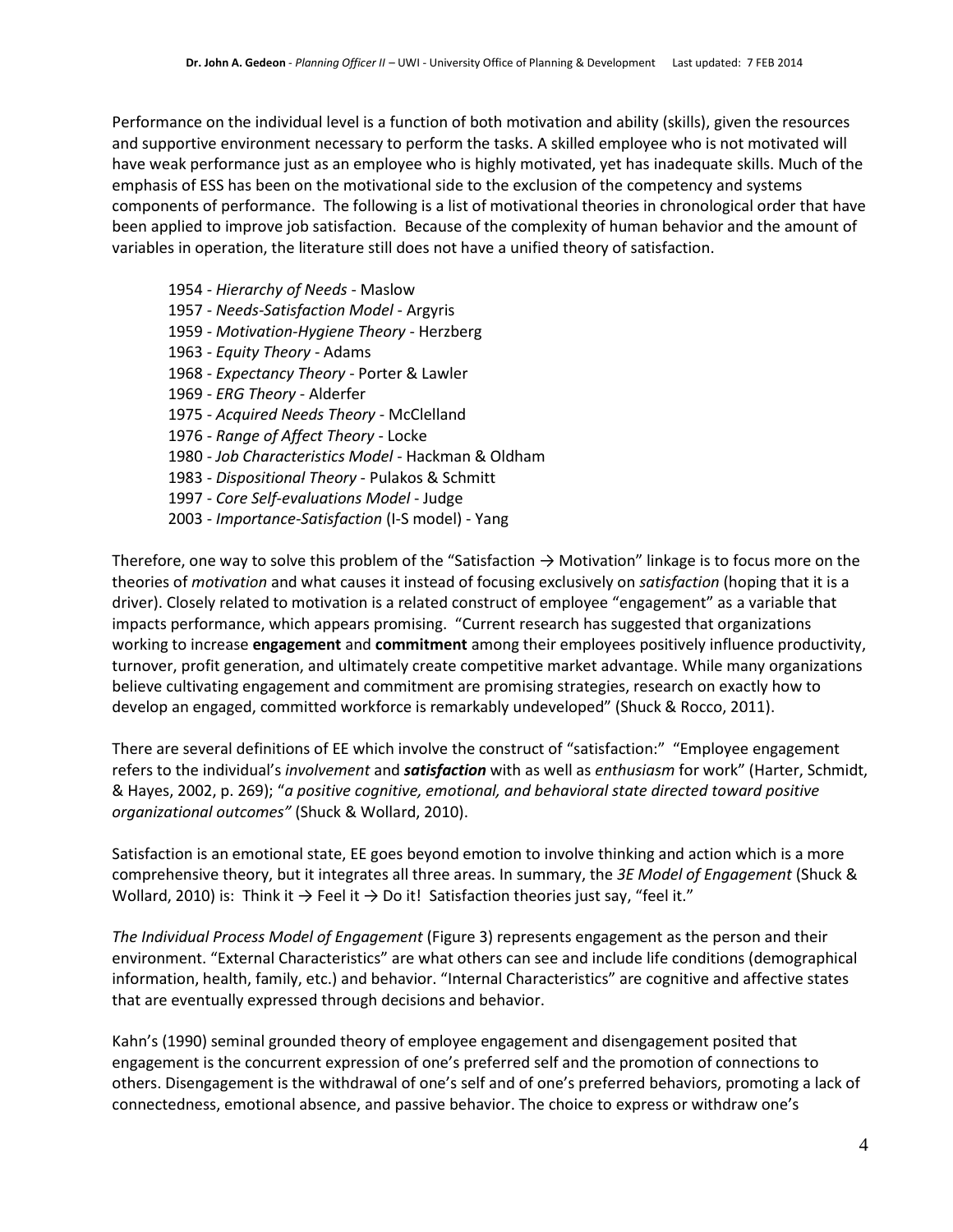authentic self is the emotional, social, and physical act of employee engagement. Humans become drawn into their work, physically and emotionally, in ways that display how they experience work. "Self-expression underlies what researchers refer to as creativity, the use of personal voice, emotional expression, authenticity, non-defensive communication, playfulness, and ethical behavior" (Kahn, 1990, p. 700). Workers chose to "express and employ their [authentic] selves...or withdraw and defend their [authentic] selves at work" (Kahn, 1990, p. 692).

Hiring the right person is important because of the need to align personality traits, needs, interests, goals, and competencies to the job and workplace, but once they are in the system, besides competency development, management really only has control of the work environment, which is comprised of two major areas:

- 1. **"Tangible Elements"** such as coworkers, supervisors, policies, procedures, access to resources, job descriptions, communication
- 2. **"Intangible Elements"** such as level of challenge, trust, collaboration, culture, perception of recognition, support, civility, authenticity and these can be seen to emerge from interactions of the Tangibles and perceptions of the individual



*Figure 3: The Individual Process Model of Engagement* Source: Shuck & Wollard, 2010



For further information (beyond the scope of this brief) Thomas Gilbert's *Behavior Engineering Model* (1978) provides a detailed classification scheme for Tangible and Intangible factors in terms of the individual versus the environment.

Performance can therefore be summarized by the following formula:

### **Performance = Ability + Motivation + Supportive System/Culture/Conditions**

The importance of good systems cannot be understated: "If you pit a good performer against a bad system, the system will win almost every time" (Rummler & Brache in Chevalier, 2007). The overwhelming concentration of organizational problems--contrary to popular opinion--do not have to do with people (15%), but dysfunctional systems (85%) as researched by Hartt (2012) in the USA. Yet, few organizations have any department that ensures that systems are relevant, efficient, effective, designed for current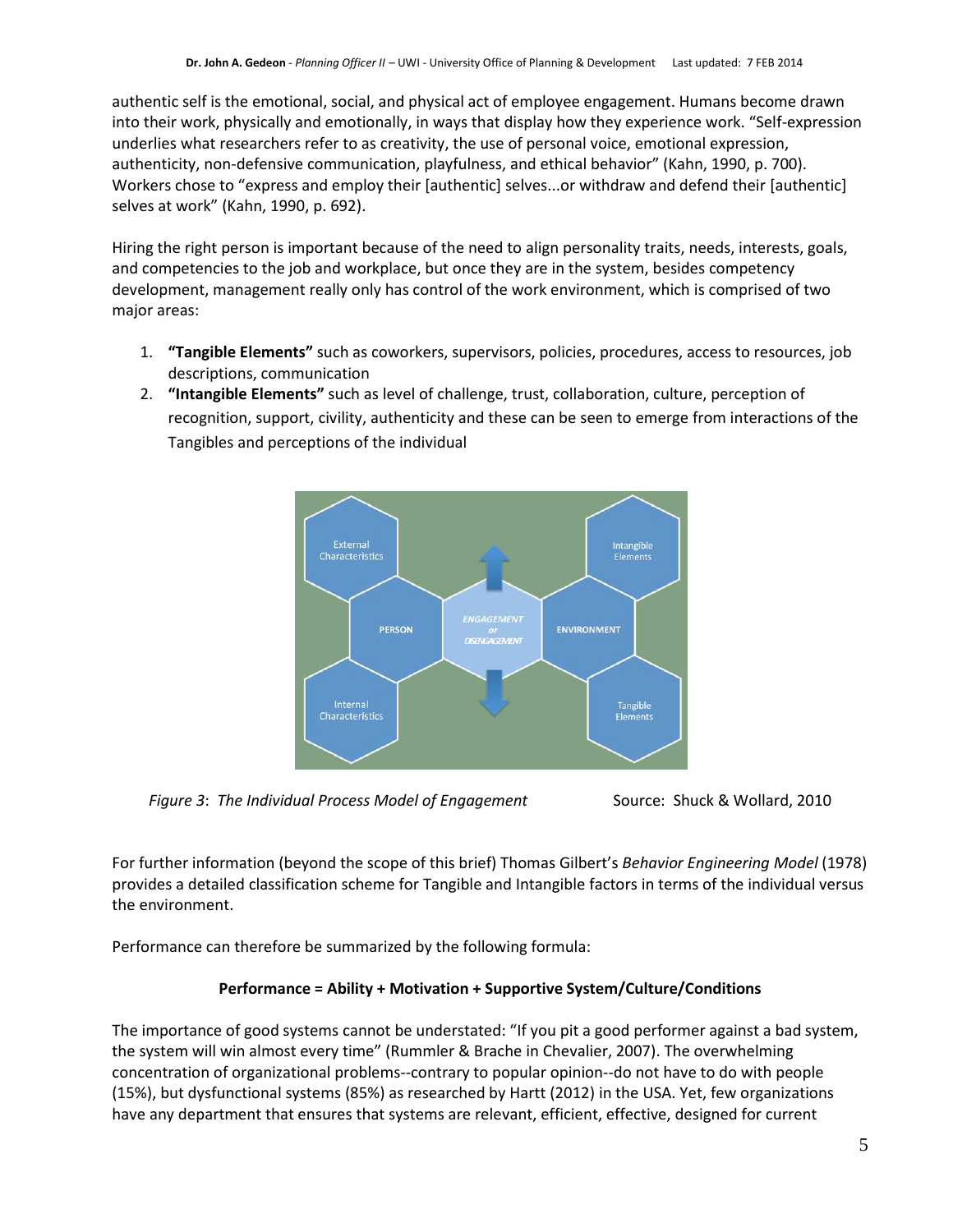realities and provide the easiest way for the customer to conduct a transaction (online, or one-trip, onestop-shop, no runarounds).

Having only the first two components (Ability and Motivation) of the "Performance" equation are necessary but not sufficient. Part of the "Supportive System" is management treatment of staff. Shun-Hsing Chen (2006, p. 497) found that, "As organisations focus on customer relationship management, they should not forget that employees are also internal customers. Organisations have satisfied their customers only if they have also satisfied their employees." This has implications for a university that wants to be known for being both "customer-driven" and "student-centered." Staff with low motivation rates or even hostile attitudes created by toxic management, supervisory practices, and dysfunctional systems will undermine this effort.

#### *Comprehensive Employee Engagement Measurement Framework*

There are many schemes to classify the topics, areas, attributes, dimensions, components, or domains of the job used in employee engagement surveys. Given the latest findings in the literature, a hierarchical structure is proposed to provide an overall conceptual map of the engagement territory (See Appendix). UWI survey items can be updated or generated using the "Survey Objectives" and "Attributes" column questions as a checklist.

#### *Implications for UWI*

Some organisations use the 'chase-the-ratings-approach,' where each year they try to improve their scores of the EE survey annually, by half-baked, piecemeal "improvements" that are not well thought out, strategic, or systemic. Instead management must ensure that:

- 1. Systems are updated--which is a whole Perspective ("Internal Operational Processes") by itself, in the *Strategic Plan* but because of its technical nature it is not well understood by the average manager and requires assistance from organizational specialists and institutional support, as many processes that are used are not within the mangers' control to change
- 2. All HR 'organisational capital' (how we deploy and manage employees) processes are upgraded which is addressed in the *Strategic Plan's* "Employee Engagement & Development" Perspective
- 3. UWI executive leadership and departmental management must win the trust of their staff or they will act in a "work-to-rule" manner and be very cautious and legalistic in their dealings with management; leaders must model the behaviour they want to see in staff and have management skills appropriate for their positions, as management is not just common sense; this is also being addressed in the *Strategic Plan* through training but that will not be effective until a 360-degree appraisal system is adopted to expose dysfunctional behaviour so that it can be addressed
- 4. Culture change, which can only come about when leadership and management change *first*
- 5. While staff competencies is sometimes the problem, (Hartt, 2012) as has been mentioned), only constitutes about 15% of the total of organizational problems, nonetheless, managers need to be trained to differentiate "system" problems from "people" problems so that the correct solutions are applied, as many times system problems masquerade as people problems
- 6. Many negative staff attitudes are an emergent property mostly driven by working conditions and culture (not a character flaw) and cannot, therefore, be addressed directly, but by improving all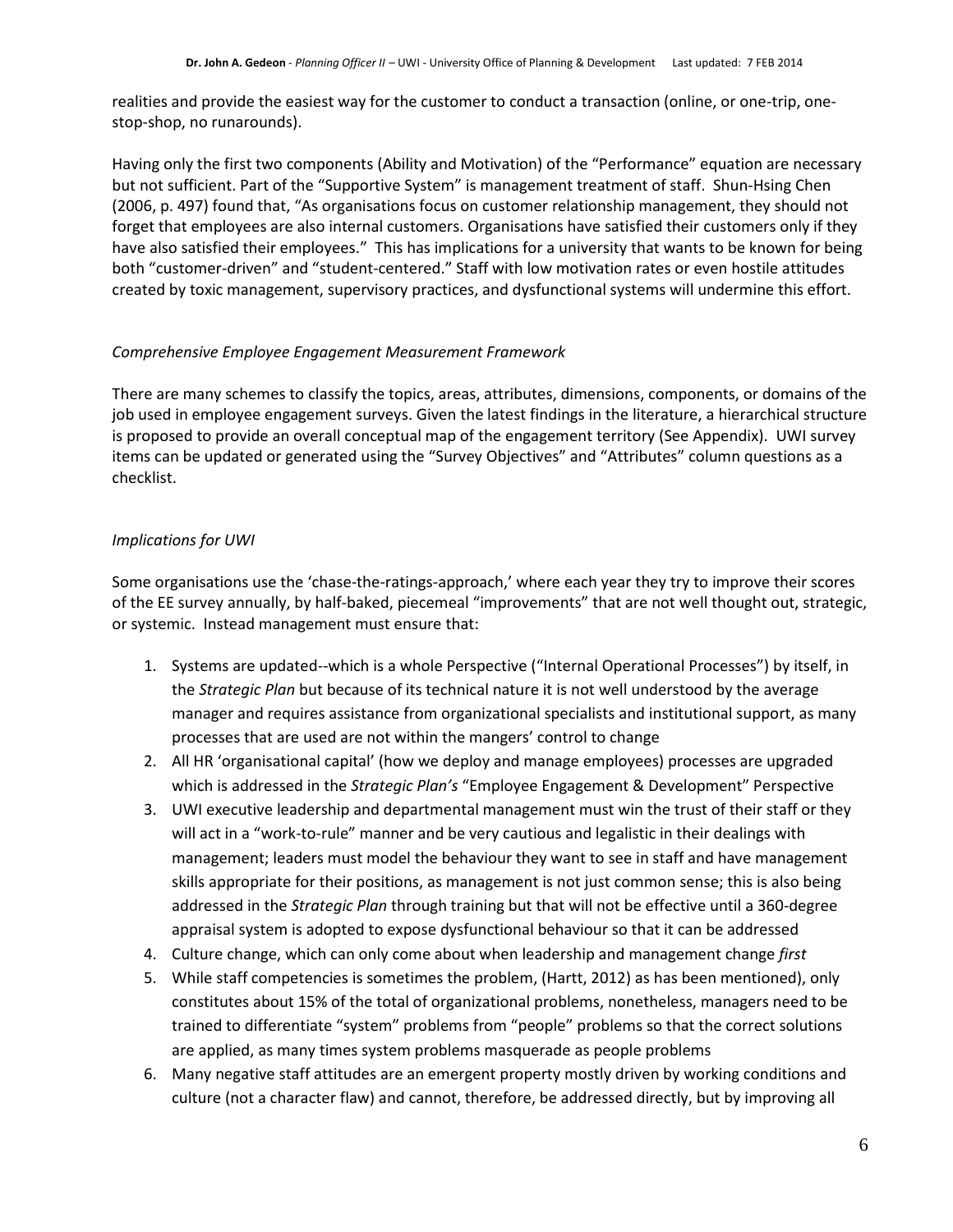aspects of engagement, especially placement (matching the employee with the job that is most appropriate for their talents, skills, interests, values, goals, personality, etc.)

#### *Recommendations*

System, culture, and leadership change, which was a strategic theme in the previous *Strategic Plan 2007-12,* was the weakest area of achievement, as revealed in the five-year *Review* of the *Plan*. So while The UWI has strategic objectives and is aware that these things need to be addressed there is probably a lack of understanding on how to approach these tasks in a systemic and strategic manner. HR tends to see itself as a "people" department which provides an individual focus which is only 15% of the problem (Hartt, 2012). 85% of problems are dysfunctional systems and HR staff are not trained to recognize or solve them and there is no other unit on most campuses dedicated to this task. It cannot be done by IT alone as business process reengineering requires organizational system design skills (not only IT system skills).

Given the literature, history, and capability of the UWI in addressing EE concerns, the following recommendations are tabled, in addition to the strategic initiatives already being pursued.

#### Long-Term:

1. To follow through on Implication #1, a systems (process) improvement unit should be established that will address both campus-wide systems and support those that are more local to the departments, it would also be a partner with the *Single Virtual University System* programme to execute some of the projects, many of which are attempting to make uniform systems across the campuses, IT has a major role but cannot do this single-handedly

#### Medium-Term:

- 2. Deficient areas revealed in the EE Survey should be made known to management in general and the strategic initiative teams so they can make adjustments in approach or priority
- 3. A 360-degree appraisal system should be adopted and assertive action taken on deficiencies that surface
- 4. Heads of Departments and their staff must monitor their level of performance in their routine functions relative to a standard (i.e., in addition to the *Operational Plan* reporting) in order know how to direct their improvement efforts by identifying both system and people causes of performance gaps—as both have an impact on EE--therefore, they should institute a performance reporting system based on plan-versus-actual data and not merely the traditional historical or 'achievement' reporting that just reports positive events

#### Short-Term:

- 5. The EE Survey should be modified to include all areas outlined in the Appendix table and administered at least every other year
- 6. For academic end-of-course evaluations, the lecturers must be aware of their shortcomings and be directed to the appropriate training or developmental activities to address them (CET&L)
- 7. More people skills need to added to Head of Department training so that the ATS do not feel so alienated. We are a very rank-conscious culture. The more rank the more superior, the less rank the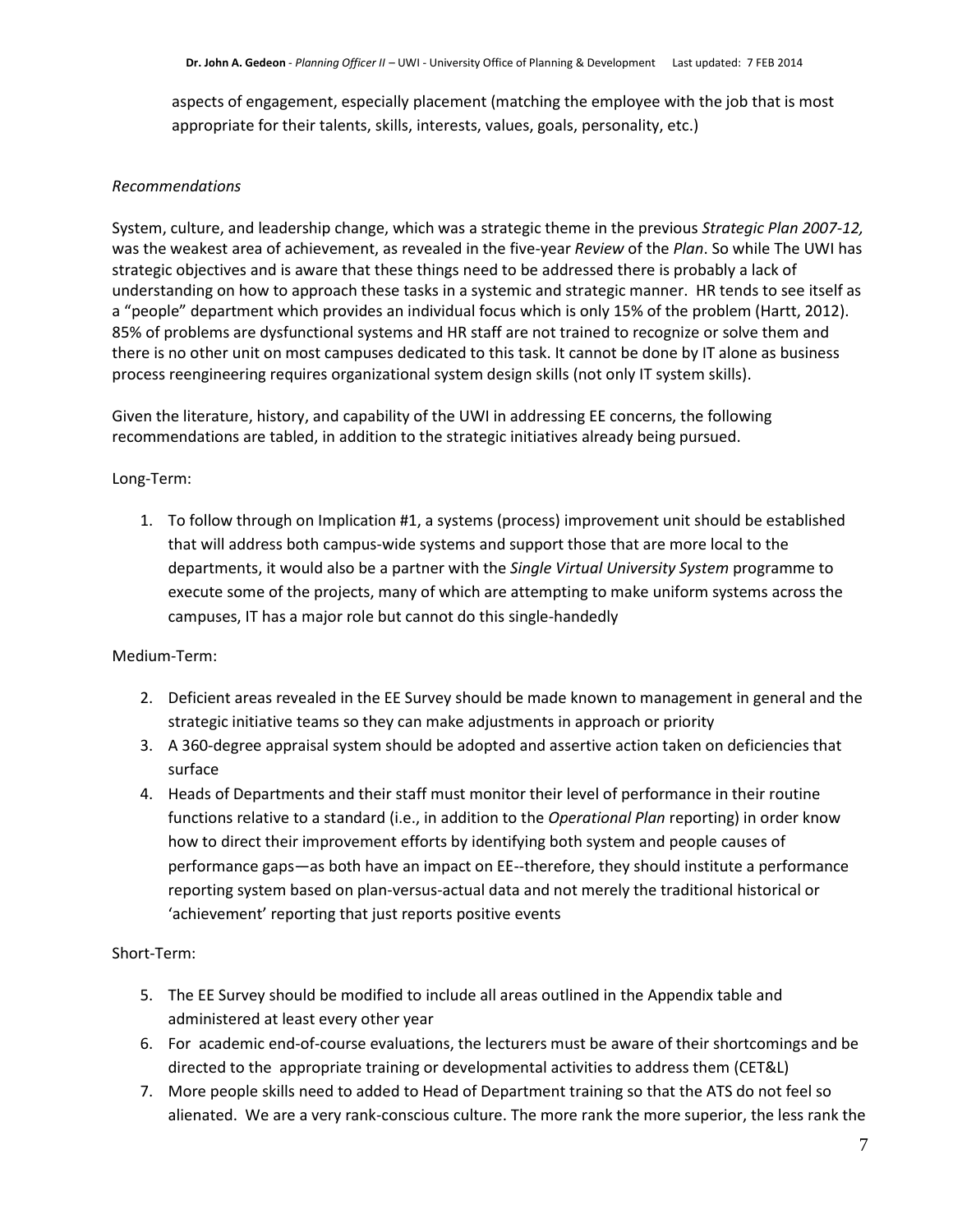more inferior. Ranking dehumanizes relationships. ATS staff need to be brought in at each stage: problem identification, solution generation, and implementation. Their opinions must be valued, not only by superiors but by Senior Administrative and Professional staff. Some type of sensitization sessions may be helpful in this regard.

#### *References*

Bowling, N. (2007). "[Is the job satisfaction-job performance relationship spurious? A meta-analytic](http://dx.doi.org/10.1016/j.jvb.2007.04.007)  [examination.](http://dx.doi.org/10.1016/j.jvb.2007.04.007)" *Journal of Vocational Behaviour*, 71.

Chen, S., Yang C., Shiau J., & Wang H. (2006). "The development of an employee satisfaction model for higher education." *TQM Magazine*, 18.

Chevalier, R. (2003). "Updating the behavior engineering model." *Performance Improvement,* [Vol 42, 5.](http://onlinelibrary.wiley.com/doi/10.1002/pfi.v42:5/issuetoc)

Chevalier, R. (2007). *A manager's guide to improving workplace performance*. AMACOM, New York.

Gedeon, J. (2011). "Project Proposal: 2011 UWI Employee Satisfaction Survey." University Office of Planning & Development – University of the West Indies, St. Augustine, Trinidad & Tobago.

Hartt, D. (2012). "Pushing Management's Buttons to Improve Performance." *International Society for Performance Improvement*, Toronto Conference.

Kahn, W. (1990). Psychological conditions of personal engagement and disengagement at work. *Academy of Management Journal*, 33(*4*), 692-724.

Salancik, G. R., & Pfeffer, J. (1977). "An examination of need-satisfaction model of job design." *Administrative Science Quarterly*, 22, 427–456.

Shuck, B., & Wollard, K. (2010). "Employee engagement & HRD: A seminal review of the foundations." *Human Resource Development Review, 9(1), 89-110.*

The Gallup Organization. (2001). "What your disaffected workers cost." *Gallup Management Journal*. Retrieved March 15 from: http://gmj.gallup.com/content/439/What-Your-Disaffected-Workers-Cost.aspx - See more at: http://jobcompass.com/blog/2011/06/23/feeling-connected-with-work-affectivecommitment/#sthash.dgse0yfU.dpuf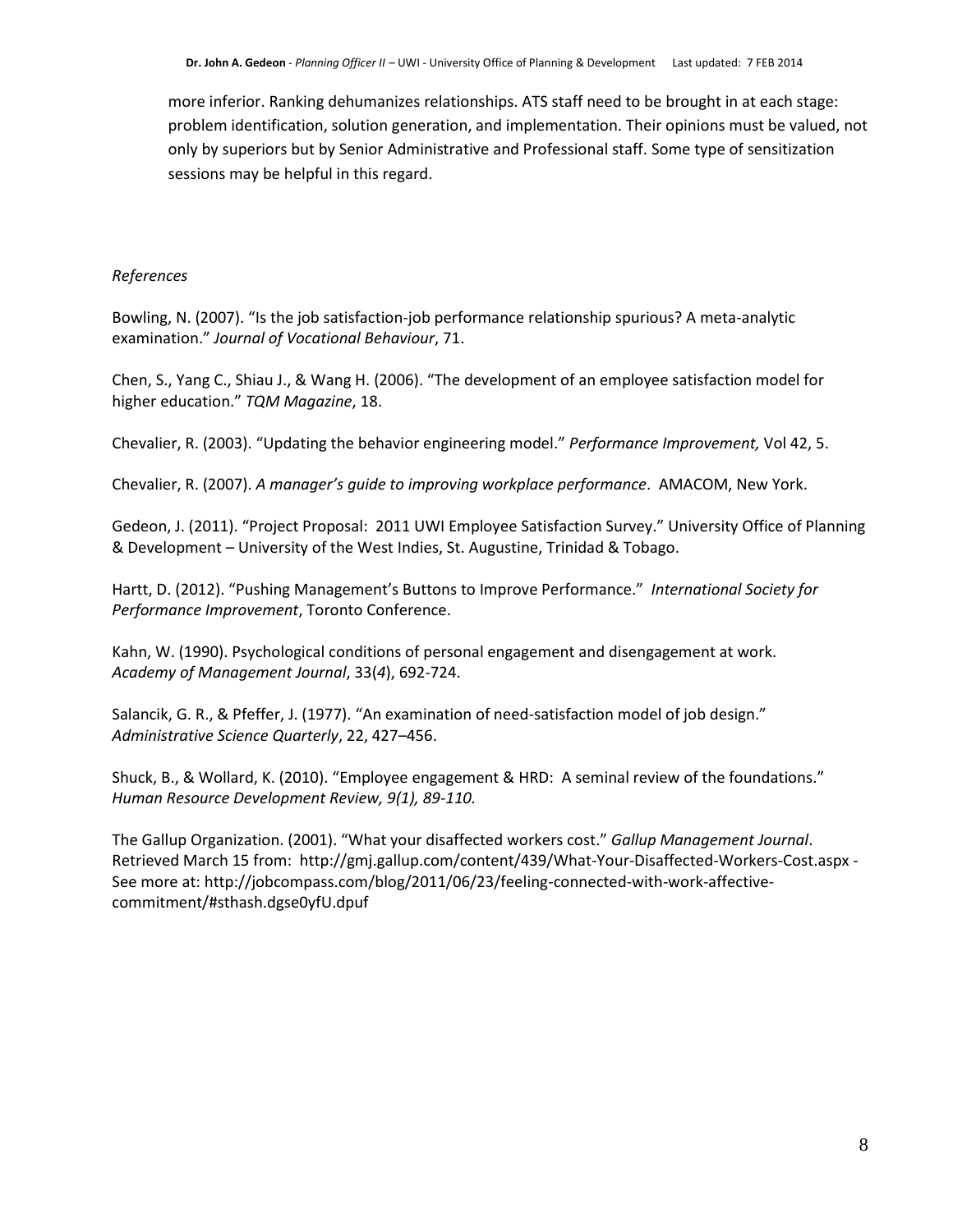## **APPENDIX**

### *Employee Engagement Dimensions for Survey Design*

| #              | <b>Dimension</b>                                                                                                                                                                      | <b>Attributes</b>                                                                                                                                                                                                                    | <b>Survey Objectives</b>                                                                                                                                                                                                                                      |  |
|----------------|---------------------------------------------------------------------------------------------------------------------------------------------------------------------------------------|--------------------------------------------------------------------------------------------------------------------------------------------------------------------------------------------------------------------------------------|---------------------------------------------------------------------------------------------------------------------------------------------------------------------------------------------------------------------------------------------------------------|--|
| $\mathbf 1$    | Organizational<br><b>Context</b>                                                                                                                                                      | The organization as a whole, its mission, vision<br>(direction), values, products/ services, history                                                                                                                                 | How does the employee perceive the<br>$\blacksquare$<br>organization that they work for?<br>How does the employee perceive the<br>П<br>products and services the organization<br>produces?<br>How much is it aligned with employee's<br>Е<br>personal values? |  |
| $\overline{2}$ | Leadership/<br>Management                                                                                                                                                             | The organizational leadership and<br>management                                                                                                                                                                                      | How well is the leadership/management<br>п<br>team leading the organization to fulfill<br>both its strategic and operational goals?                                                                                                                           |  |
| 3              | <b>Culture</b>                                                                                                                                                                        | The norms, values, beliefs, attitudes, and<br>practices, methods of communication,<br>recognition                                                                                                                                    | How well does organizational culture<br>п<br>enable the employee to perform well<br>and feel accepted?                                                                                                                                                        |  |
| 4              | <b>Development</b><br>& Growth                                                                                                                                                        | Coaching, mentoring, career development,<br>training, education, seminars, conventions,<br>counseling, promotion, etc.                                                                                                               | What are the opportunities for<br>п<br>immediate and long-term development<br>and growth?<br>Examples: Achievement, power,<br>Е<br>affiliation                                                                                                                |  |
| 5              | General<br><b>Working</b><br><b>Conditions</b>                                                                                                                                        | Compensation, benefits, financial & non-<br>financial incentives, pay increases, promotion,<br>working hours, safety, HR practices, policies,<br>performance management/appraisals,<br>regulations, non-work activities (sports day) | $\blacksquare$<br>Do the general working conditions meet<br>staff needs?<br>Are there any working conditions that<br>п<br>distract or de-motivate them from doing<br>their job?                                                                               |  |
| 6              | Supervision                                                                                                                                                                           | Support of the direct superior via setting<br>expectations, direction, priorities, coaching,<br>feedback, recognition, fosters engagement                                                                                            | Does the direct supervisor provide a<br>п<br>supportive work environment and<br>relationship?                                                                                                                                                                 |  |
| 7              | Materials, information, equipment, tools,<br>Immediate Job<br>money, time, coworkers/team, and other<br><b>Support</b><br>support; environment is safe, clean, secure, &<br>organized |                                                                                                                                                                                                                                      | Are all the things that staff need to<br>perform their job consistently available?                                                                                                                                                                            |  |
| 8              | <b>Process</b>                                                                                                                                                                        | Which process(es) does the job find their<br>home in; degree of process, outcomes, and<br>customer awareness                                                                                                                         | To what extent do staff understand the<br>$\blacksquare$<br>bigger (process) picture?<br>To what extent do they go beyond the<br>п<br>requirements of the job to ensure better<br>outcomes?                                                                   |  |